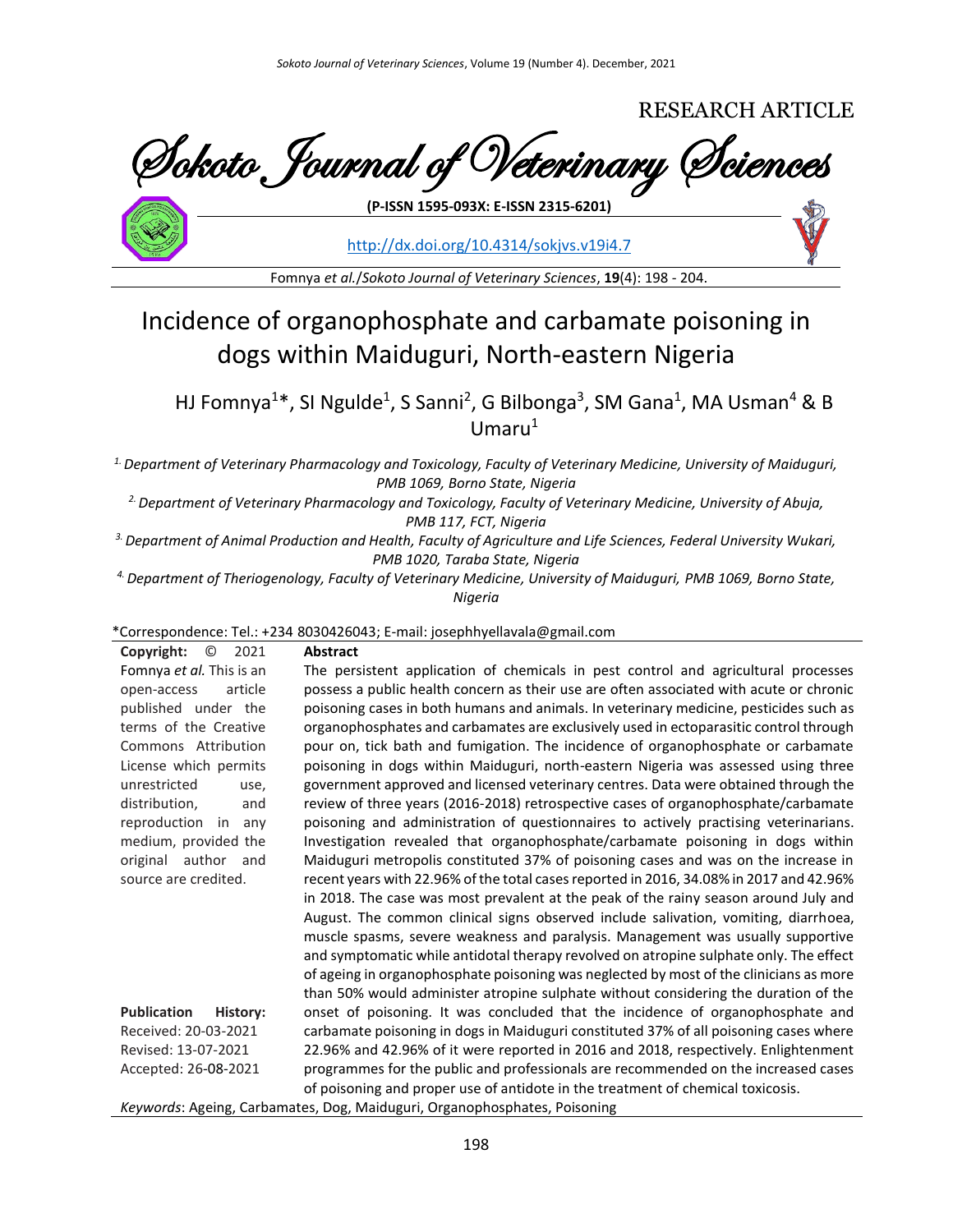# **Introduction**

Dogs are usually considered as important domestic animals in terms of security, hunting and companionship (Aiyedun & Olugasa, 2012). The population ratio of man to dog in Borno state, Nigeria was estimated to be 4.1:1 and 3.2:1 in urban and rural areas respectively. The population ratio of male to female dogs are at 1.2:1 and 3.7:1 in urban and rural areas respectively (El-Yuguda *et al.*, 2007).

Pesticides are a heterogeneous combination of chemical substances used in the chemical control of different pests and other harmful microorganisms (Alavanja, 2009). Organophosphates (OPs) and carbamates are a heterogeneous group of chemicals designed for pest and weed control and their appropriate use is considered highly effective and safe (Bolognesi, 2003). The persistent use of pesticides in everyday life has impacted negatively on the ecosystem with high poisoning cases (Moghadamnia & Abdollahi, 2002). Organophosphate and carbamate pesticides exert their toxic action by binding to acetylcholinesterase (AChE) molecules leading to the continuous accumulation of acetylcholine neurotransmitters with the resultant excitation of cholinergic receptors at neuromuscular junctions as well as in the autonomic and central nervous systems resulting in flaccid paralysis (Paudyal, 2008). Spontaneous reactivation of



**Figure 1.** Map showing Borno state and its environs

acetylcholinesterase (AChE) precedes the formation of AChE-OP/ carbamate complex and this may occur at a very slow rate, which is usually much slower than the enzyme inhibition requiring hours to days to occur. Adding nucleophilic reagents may increase the spontaneous reactivation of AChE thereby liberating more active enzymes and these agents, therefore, act as antidotes in organophosphate/carbamate poisoning (Eddleston *et al.*, 2002). In the absence of nucleophilic reagents, the AChE-organophosphate complex tends to lose one alkyl group which makes it unable to respond to reactivating agents; this stepwise and progressive time-dependent process is known as ageing. The rate of the ageing process is dependent on various factors like the degree of acidity or alkalinity (pH), degree of hotness or coldness (temperature), and the type of organophosphate compound; dimethyl OPs such as dichlorvos and malathion have an estimated ageing half-life of 3.7 hours whereas diethyl organophosphates such as chlorpyrifos, diazinon, and parathion have an estimated ageing half-life of 33 hours (Worek *et al.*, 1997; Worek *et al.*, 1999). Based on the estimated ageing half-life, it can be deduced that ageing occurs more rapidly with dimethyl organophosphates, therefore oximes are assumed to be useful before 12 hours of poisoning. However, in

diethyl OP poisoning oximes may be useful for many days (Worek *et al.*, 1997; Worek *et al.*, 1999). Observable clinical signs in dogs include tremors and hypersalivation, followed by emesis, miosis, bradycardia, seizures, and dyspnea (Verster *et al.*, 2004). Occasionally recorded signs are excessive urination, paresis, and paralysis. Death is caused by respiratory failure, due to bronchospasm, paralysis of the diaphragm and intercostal muscles, and depression of the respiratory centre (Fikes, 1990; Jokanovic, 2009). In cases where atropine sulphate is used as an antidote, it should be noted that atropinisation should be stopped when secretions have dried up (Waseem *et al.*, 2010).

Therefore, this study was designed to investigate the incidence, diagnosis, and treatment of reported cases of organophosphate poisoning in dogs within Maiduguri Metropolis using data obtained from three different veterinary centres and practising veterinarians within the metropolis.

# **Materials and Methods**

#### *Study area*

The study was conducted in three veterinary service centres (University of Maiduguri Veterinary Teaching Hospital, Ali Modu Sheriff Veterinary Hospital and Nigeria Police Veterinary Clinic) in Maiduguri, Northeastern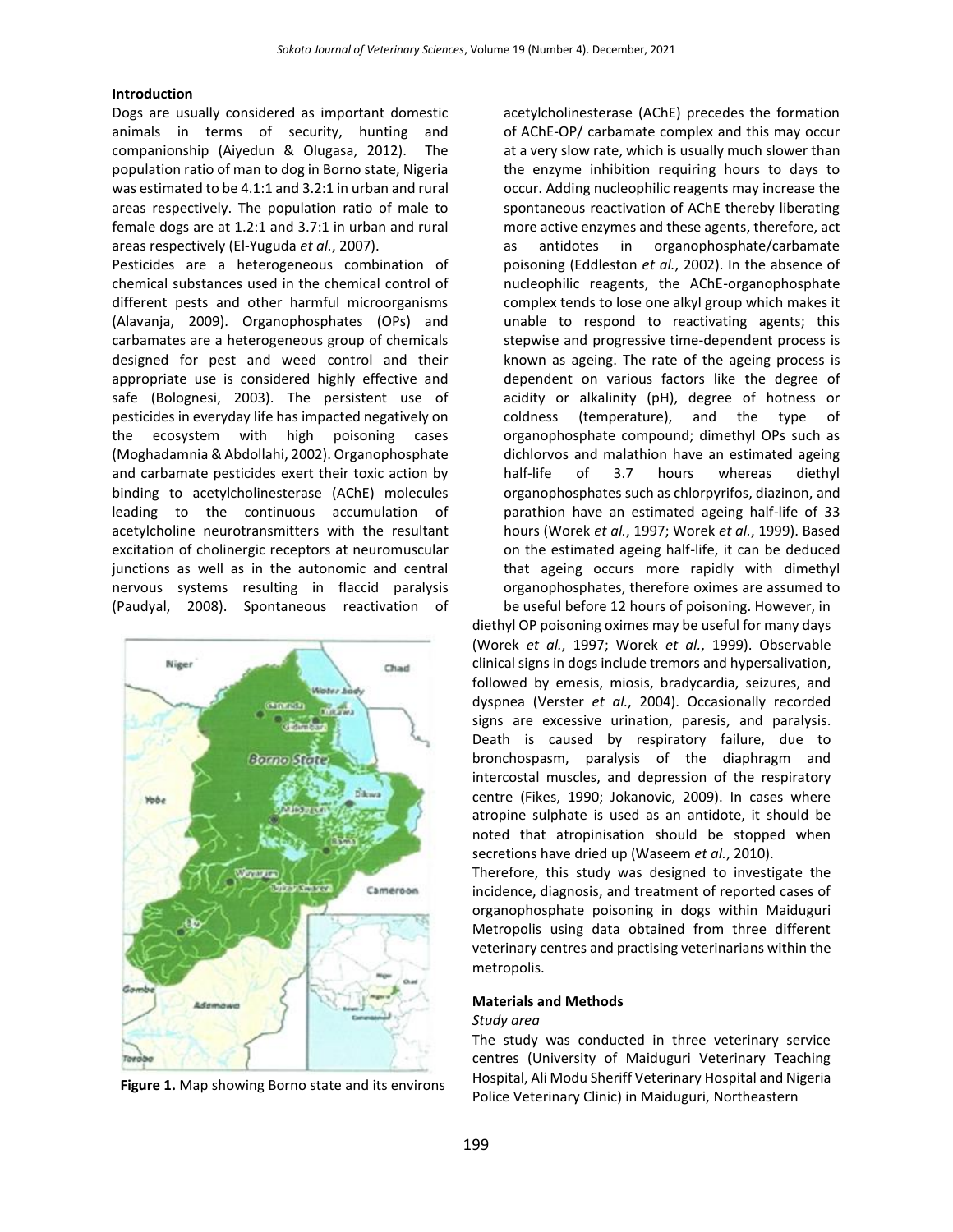Nigeria. Maiduguri is the capital city of Borno State, Nigeria, West Africa, located on latitude  $11.30^{\circ}$  and 11.45<sup>0</sup> N and longitude 13.50<sup>0</sup> and 13.60<sup>0</sup> E, and the state has a population of 5,860,200 persons and a population density of 5,748 persons per  $km<sup>2</sup>$  with a total area of 70,898  $km^2$ . The State occupies the most significant part of the Chad basin and shares international borders with the Republic of Niger to the North, Chad to the North-east and Cameroon to the east. Within the country, its neighbours are Adamawa to the South, Yobe to the West and Gombe to the Southwest (NPC, 2016). The primary occupation of the indigenes includes crop farming, fish farming and cattle rearing (Borno State Diary, 2014). It has an average temperature of  $33-38$ °C with an annual rainfall of 645mm (LCRI, 2007). Figure 1 shows Borno State and its surrounding areas.

# *Collection of data*

The data used in this study were collected in two ways: three years (2016-2018) retrospective cases of organophosphate/carbamate poisoning reported in three major veterinary centres within the metropolis were reviewed and a second questionnaire was given to 30 actively practising veterinarians who shared



**Figure 2**: Three years comparative reported OP/carbamate poisoning cases in dogs in Maiduguri from 2016 to 2018



**Figure 4.** Monthly comparative reported OP/carbamate poisoning **Figure 5.** Number of occurrences of OP/Carbamate cases in dogs in Maiduguri from 2016 to 2018

their experiences on the frequency of cases, types, diagnosis and management of poisoning in dogs.

#### *Selection criteria*

A veterinary centre must be government approved and licensed with an established small animal unit manned by a registered veterinary surgeon. Veterinarians must be licensed and actively practising.

#### *Data analysis*

The data obtained were analysed using descriptive statistics and were expressed in percentages and represented pictorially using pie charts, bar charts and multiple bar charts.

# **Results**

The result of this investigation revealed that organophosphate/carbamate poisoning in dogs within Maiduguri metropolis has been on the increase in recent years, with 22.96% of the total cases reported in the year 2016, 34.08% in the year 2017 and 42.96% in the year 2018 (Figure 2). The case was most prevalent at the peak of the rainy season around July and August (13.33%) (Figures 3 and 4). Most of



Months

**Figure 3**: Monthly cumulative reported OP/carbamate poisoning cases in dogs in Maiduguri from 2016 to 2018



poisoning cases per month in dogs in Maiduguri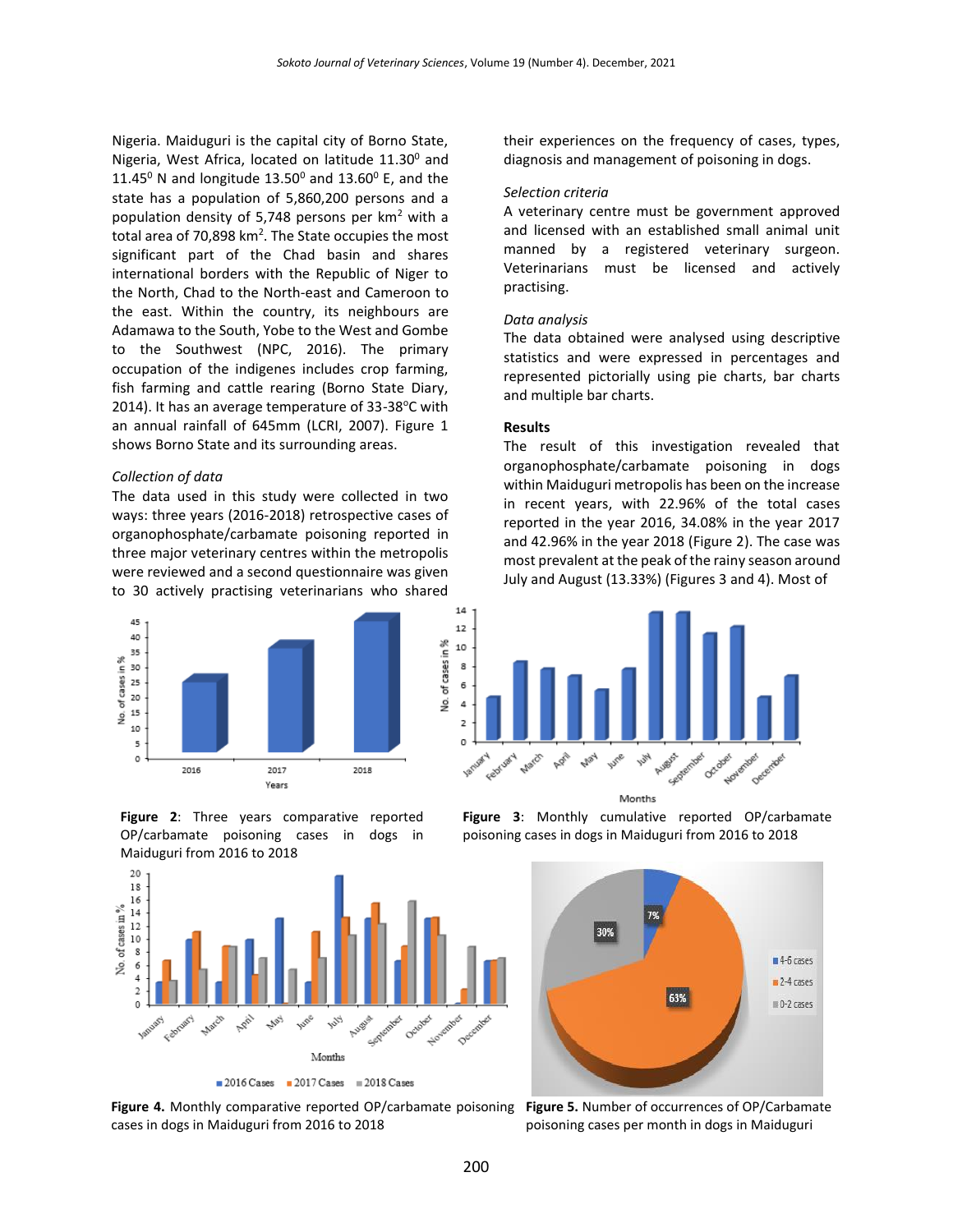the actively practising veterinarians (63%) usually handle 2-4 cases monthly (Figure 5). The common clinical signs observed include salivation, vomiting, diarrhoea, muscle spasms, severe weakness, and paralysis (Table 1).

The diagnosis was usually tentative which was achieved using history, clinical signs and sometimes laboratory diagnosis (Table 2). Symptomatic and supportive therapy involved the use of fluids, antibiotics, analgesics, antiemetics, demulcents,



kaolin, and vitamin supplements (Table 2). Atropine sulphate was the only antidote used for reversing OP/carbamate toxicity (Table 2). The three most prevalent poisoning cases faced by veterinarians practising within Maiduguri metropolis were food poisoning (53%), organophosphate/carbamate poisoning (37%) and lead poisoning (10%) (Figure 6). Concerning ageing, more than 50% of the clinicians administered atropine sulphate without considering the duration of the onset of poisoning (Figure 7).



**Figure 6**: Types of poisoning cases based on occurrence in dogs in Maiduguri

**Figure 7**: Period of antidote administration in the management of OP/Carbamate poisoning in dogs in Maiduguri

| Poisoning        | Sources                       | Clinical signs                                     |  |  |
|------------------|-------------------------------|----------------------------------------------------|--|--|
| Food             | Unproperly kept leftover food | lethargy,<br>diarrhoea,<br>Vomiting,<br>anorexia,  |  |  |
|                  |                               | salivation, shivering.                             |  |  |
| Organophosphate/ | Fumigation, tick bath         | Salivation, vomiting, diarrhoea, muscle spasms,    |  |  |
| Carbamate        |                               | severe weakness, paralysis.                        |  |  |
| Others: Lead     | Improperly disposed batteries | vomiting, diarrhoea,<br>constipation.<br>Anorexia. |  |  |
|                  |                               | anxiety, salivation, incoordination, opisthotonos. |  |  |

| Table 2. Methods of diagnosis, antidotes, supportive/symptomatic therapy and prognosis of poisoning in dogs |  |
|-------------------------------------------------------------------------------------------------------------|--|
| in Maiduguri                                                                                                |  |

| Poisoning                     | Method of diagnosis                                             | Antidotes                                                                | Supportive/symptomatic<br>therapy                                                                 | Prognosis        |
|-------------------------------|-----------------------------------------------------------------|--------------------------------------------------------------------------|---------------------------------------------------------------------------------------------------|------------------|
| Food                          | History and clinical<br>signs                                   | Atropine sulphate                                                        | Fluids, antibiotics, analgesics,<br>antiemetics, demulcents,<br>kaolin and vitamin<br>supplements | Good             |
| Organophosphate/<br>carbamate | History, clinical signs<br>and sometimes<br>laboratory findings | Atropine sulphate                                                        | Fluids, antibiotics, analgesics,<br>antiemetics, demulcents,<br>kaolin and vitamin<br>supplements | Good-<br>guarded |
| Others: lead                  | History, clinical signs<br>and sometimes<br>laboratory findings | Calcium disodium<br><b>EDTA</b><br>(Ethylenediamine<br>tetraacetic acid) | Fluids, antibiotics, analgesics,<br>antiemetics, demulcents,<br>kaolin and vitamin<br>supplements | Good-<br>guarded |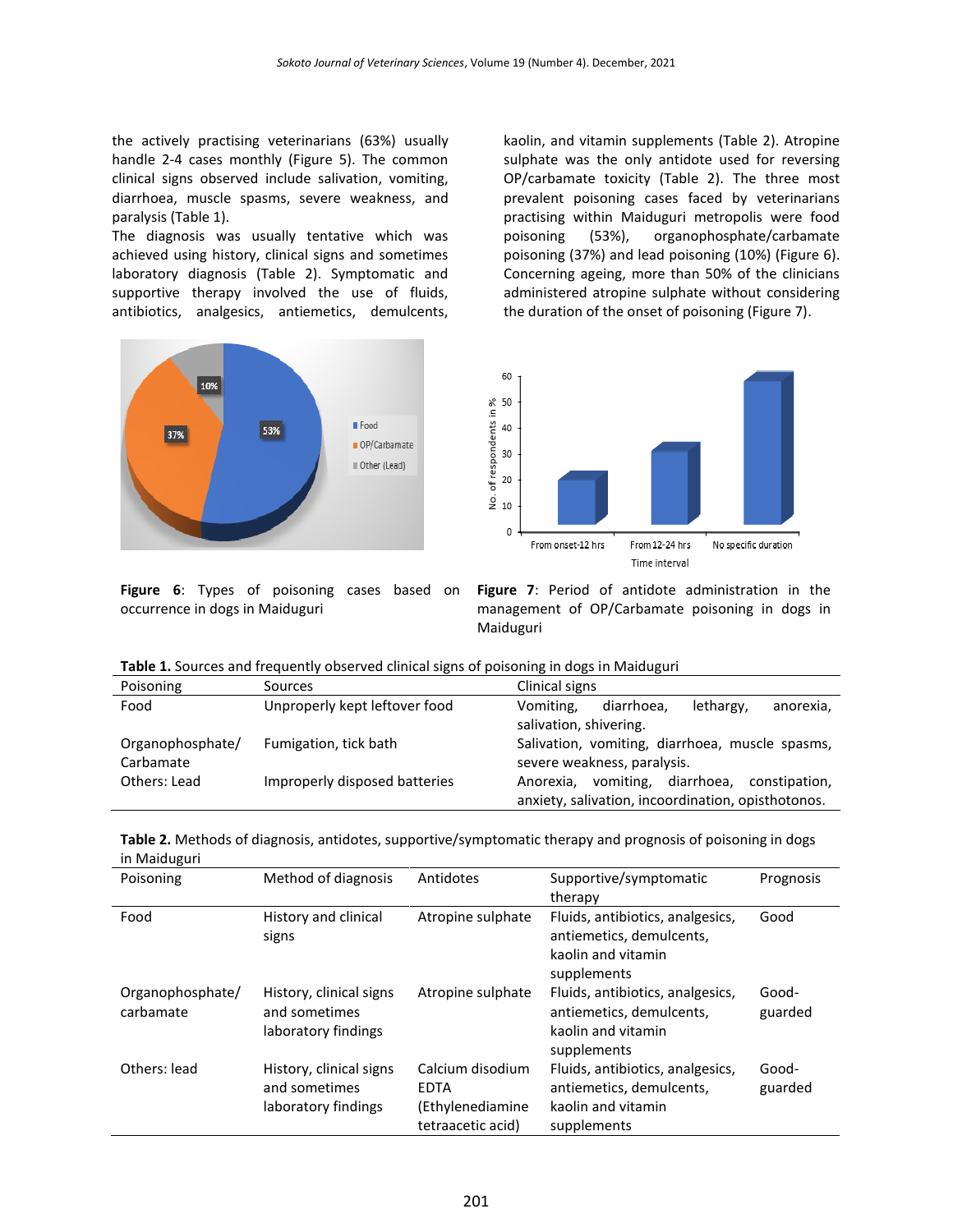The source of food poisoning was found to be leftover food, tick bath with OP/carbamate chemicals as well as spraying of dog kennels during fumigation was identified as the source of organophosphate/carbamate poisoning while improperly disposal of batteries was found to be the major source of lead poisoning (Table 1). The prognosis was found to be good if detected and reported on time and guarded to grave when not reported on time (Table 2).

# **Discussion**

The incidence of organophosphate/carbamate poisoning cases (37%) in dogs within Maiduguri metropolis is on the yearly increase with the highest incidence occurring during the peak of raining season (July-August). This observation agrees with related findings from other parts of Nigeria (William *et al.*, 2002; Shima *et al.*, 2015). The high rate of tick infestation during the peak of the rainy season as reported by Konto *et al.* (2014) also explains the high incidence of poisoning in dogs within the Maiduguri metropolis since the major source of organophosphate/carbamate poisoning is chemical bath/fumigation during tick control. The yearly increase in the incidence of organophosphate/carbamate poisoning in dogs within the Maiduguri metropolis poses a threat to the dog population within the metropolis.

The diagnosis is tentative which gives a high possibility of the wrong diagnosis in a situation whereby the history is deficient since some cases of poisoning share common clinical signs. There is little or no publication to compare these specific findings. However, the general management principles of poisoning was found to be convincing as the general and stepwise protocols in the management of poisoning cases were adopted by most of the clinicians which entail removing the animal from the source of the poison, reducing further absorption of the poison through decontamination, administration of specific antidote and supportive and symptomatic therapy (Aki & Alessai, 2019). It was however observed that the effect of 'ageing' associated with the use of atropine sulphate in the management of organophosphate/carbamate poisoning is not always taken into consideration by some clinicians during therapy as atropine sulphate is sometimes being administered irrespective of the time and duration of exposure to the poison. Carbamates such as aldicarb and carbaryl when ingested cause the inactivation of



**Figure 8.** The ageing process in organophosphate poisoning Source: Krieger (2010)

acetylcholinesterase (AChE) activities by carbamylation of the serine hydroxyl group located at the active site of the AChE, the carbamylation process is temporary and reversible which makes the AChE activities to be restored when spontaneous hydrolysis of carbamylated enzymes occur resulting in AChE release (Jokanovic, 2009). On the other hand, organophosphate chemicals cause the phosphorylation of the same active site of AChE, but in this case, a stable and irreversible bond is formed after 24-48 hours; this process is known as 'ageing' (Garcia *et al.*, 2006; Li *et al.*, 2007; Jokanovic, 2009). Ageing as illustrated in Figure 8, is a time-bound process that is a result of dealkylation of organophosphorus inhibited acetylcholinesterase (AChE) which results in the loss of an alkyl group after the formation of organophosphate-AChE complex (aged enzyme) with the concomitant production of an oxyanion on the phosphoryl group of the OPs (Curtil & Masson, 1993; Mercey *et al.*, 2012).

AChE is an enzyme that belongs to the serine hydrolase class mainly found in the brain, synapses, neuromuscular junctions, and erythrocytes. Its major function is to block nerve impulses through selective hydrolysation of acetylcholine neurotransmitters into choline and acetic acid. Continuous inhibition of AChE results in the continuous firing of nerve impulses, which in turn causes increased parasympathetic activities and voluntary muscle twitches which may lead to death due to seizures and respiratory failure. The mechanism of action of organophosphates is through covalent bonding of the organophosphate compound to the catalytic serine site of the AChE and blocking the active site in the process (Mercey *et al.*, 2012).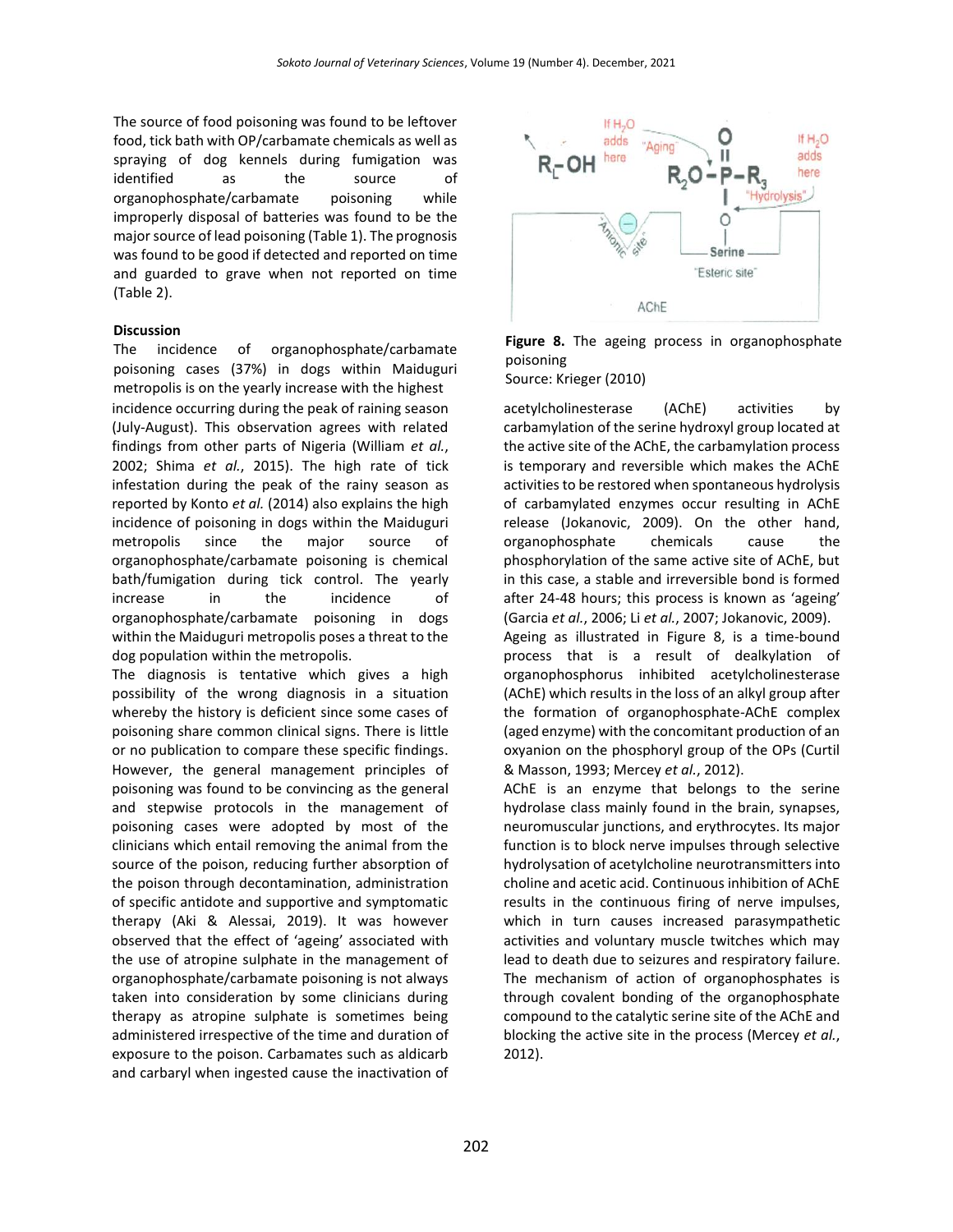Conversely, carbamates occupy both anionic and esteratic sites of AChE and the inhibition in carbamates is due to a reaction between the carbamoyl moiety and the active site serine hydroxyl group of AChE to form carbamoylated enzyme rather than phosphorylated enzyme as with the organophosphates (Vale & Lotti, 2015).

Antidotal therapy in OP poisoning entails the use of anticholinergic agents (e.g., atropine sulphate) and oximes (e.g., pralidoxime or 2-PAM, diacetylmonoxime or DAM, obidoxime) to prevent, minimise or reverse the toxic effects. Atropine sulphate antagonises acetylcholine receptors, while oximes are agents that nucleophilically substitute and move the phosphorylated serine into the active site of the acetylcholinesterase enzyme to reactivate the OP-inhibited AChE (Paudyal, 2008; Mercey *et al.*, 2012). In the ageing process, already aged AChE will not be reactivated by the administration of anticholinergic agents alone e.g atropine sulphate. Therefore, reversing the ageing process can only be effective using AChE effectors and the administration of the AChE effectors should be before AChE is completely aged. Post ageing management can be achieved through realkylation reaction of the aged AChE by oximes which may eventually pave way for atropine sulphate treatment which neutralises the oxyanion at the active site of aged AChE (Mercey *et al.*, 2012).

The incidence (37%) of organophosphate/carbamate poisoning in dogs within the Maiduguri metropolis may be associated with the use of chemicals especially by non-professionals in fumigation and tick bath. Even though poisoning cases associated with organophosphate and carbamate chemicals are being adequately managed, the ageing process associated with poison exposure was however not given adequate consideration when administering atropine sulphate. Administration of oximes in addition to atropine sulphate and symptomatic treatment is recommended to improve the outcome of treatment of organophosphate toxicity in dogs within the Maiduguri metropolis. Enlightenment programmes for the public and professionals are advocated on the increased cases of poisoning.

# **Acknowledgements**

The Veterinary hospital/clinics and the actively practising veterinarians within the Maiduguri metropolis who provided all the data used in this study are appreciated.

# **Conflict of Interest**

The authors declare that there is no conflict of interest.

# **References**

- Aiyedun JO & BO Olugasa (2012). Identification and analysis of dog use, management practice and implications for rabies control in Ilorin, Nigeria. *Sokoto Journal of Veterinary Sciences,* **10**(2): 1–6.
- Aki SE & Alessai J (2019). General Approach to Poisoned Patient. intechOpen. http://creativecommoms.org/licenses/by/3. 0.Doi:http://dx.doi.org/10.5772/intechopen .84681.
- Alavanja MCR (2009). Introduction: Pesticides use and exposure extensive worldwide. *Reviews on Environmental Health,* **24**(4): 303-309.
- Bolognesi C (2003). Genotoxicity of pesticides: a review of human biomonitoring studies. *Mutation Research,* **543**(3): 251-272.
- Curtil C & Masson P (1993). Aging of cholinesterase after inhibition by organophosphates. *Annales Pharmaceutiques Francaises,* **51**(2): 63-77.
- Eddleston M, Szinicz L, Eyer P & Buckley N (2002). Oximes in acute organophosphorus pesticide poisoning: A systematic review of clinical trials. *Quarterly Journal of Medicine,* **95**(5): 275-283.
- El-Yuguda AD, Baba AA & Baba SSA (2007). Dog population structure and cases of rabies among dog bite victims in urban and rural areas of Borno state, Nigeria. *Tropical Veterinarian,* **25**(1): 34-40.
- Fikes FD (1990). Organophosphorus and carbamate insecticides. *Veterinary Clinics of North America: Small Animal Practice,* **20**(2): 353- 367.
- Garcia SJ, Aschner M & Syversen T (2006). Interspecies variation in toxicity of cholinesterase inhibitors. In: *Toxicology of Organophosphate and Carbamate Compounds* (RC Gupa, editor). Elsevier Academic Press, Amsterdam. Pp 145-158.
- Jokanovic M (2009). Medical treatment of acute poisoning with organophosphorus and carbamate pesticides. *Toxicology Letters,* **190**(2): 107-115.
- Krieger R (2010). Hayes' Handbook of Pesticide Toxicology, third edition, Vol